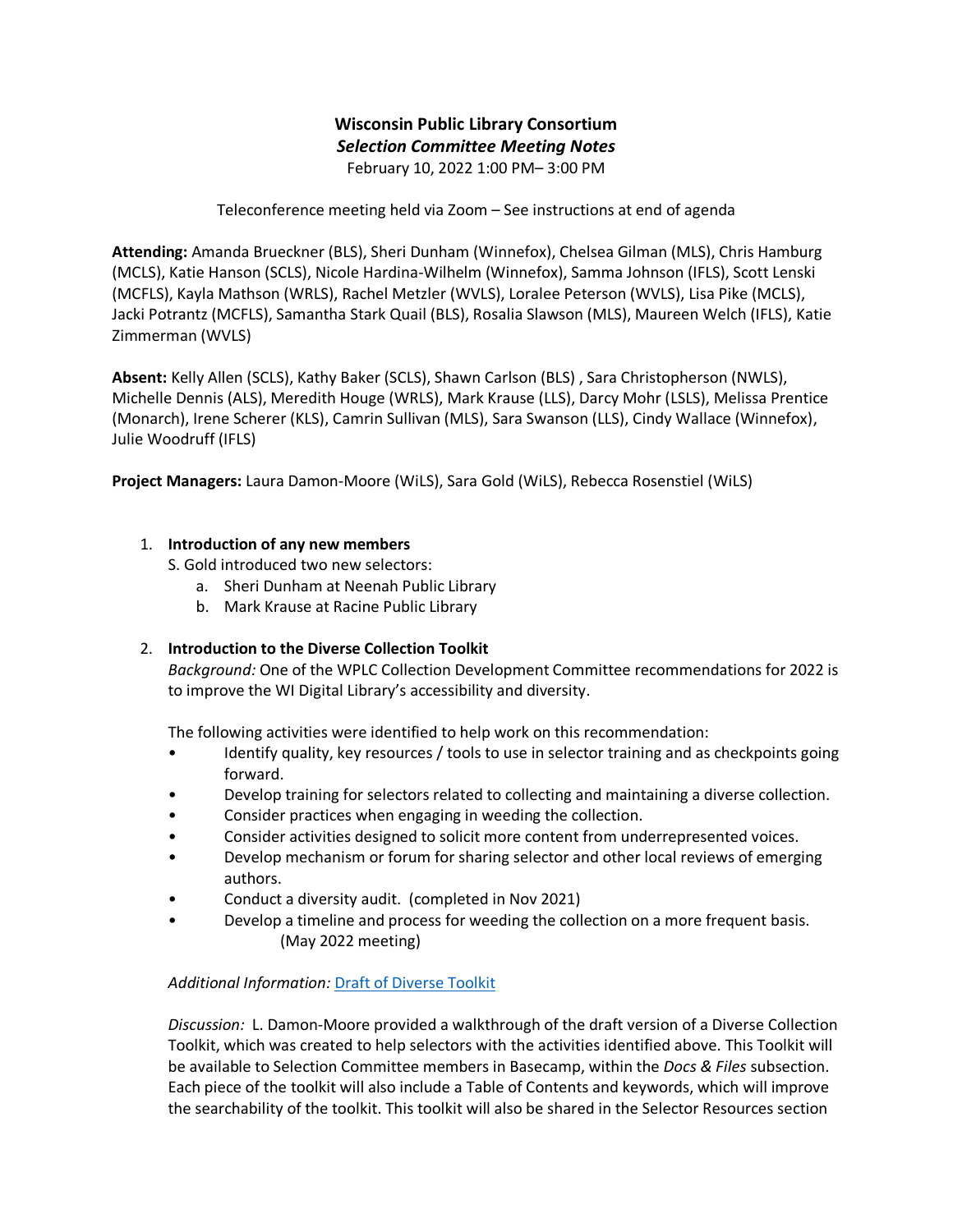on the WPLC website. L. Damon-Moore concluded that this toolkit is to be seen as a living document, and that the Selection Committee can reach out at any time with questions, comments, and suggestions on this toolkit.

### 3. **YTD budget review and review of selection vacancies**  *Additional Information:* [2022 WPLC Selection Purchases](https://docs.google.com/spreadsheets/d/1JrMVkkqpYaA-1jjK10jzn3_hzxhgKVrIqRKBNhZzEhk/edit#gid=507359908)

S. Gold presented the 2022 selection spreadsheet. Juvenile and YA Best Sellers amount has increased, with money being diverted there away from the RTL budget. Libby does not include the RTL feature that was a part of the OverDrive App, and because the OverDrive App is no longer going to be available for new users, use of RTL is anticipated to decrease. OverDrive is currently developing a new recommendation tool that would be tied to notifications, however this is early enough in development that there is not yet a projected timeframe for release. Spending amounts for Lucky Day has been increased significantly; this way high-demand titles can be purchased for this collection instead of trying to keep up with the Holds Manager.

S. Gold also asked the Selection Committee if anyone felt they needed a change to their purchase areas.

S. Stark Quail is comfortable continuing Lucky Day purchasing on their own, but is also comfortable working with someone else if there is interest.

R. Slawson offered to help cover Adult Non-Fiction Politics and Hobbies. S. Gold mentioned that M. Krause may be purchasing in these areas once he's onboarded.

A. Brueckner can take over purchasing for Juvenile and YA bestsellers and preorders every month, if K. Zimmerman would like.

S. Gold added that OverDrive's Head of Collection Development, Meghan Volchko has been working with the WPLC in helping to identify the mid-list titles that often don't make it to the Holds Manager. Meghan suggested doing a 3-day run of Cost-Per-Circ, identify the mid-list titles, and run them as a cost-per-circ. Anyone that has one of these titles designated as a mid-list title on hold would have the opportunity within those three days to check out the title. After a designated amount of money has been spent in this way, the titles will go back to accumulating holds. S. Gold clarified that the list would be pulled by Meghan Volchko, who would then identify the titles; right now, these titles are a mix of standalone titles and series titles. It was also added this would not be promoted to users as a special offer, but rather just running in the background until the funds are depleted.

S. Gold is going to determine how much money can be allocated to this, and will have Meghan Volchko create an updated list of titles. S. Gold will share this information on Basecamp.

## 4. Process for Title Challenges to the WPLC

*Background:* The Wi Digital Library is under increased scrutiny by community groups targeting certain titles and subject areas. The WPLC Digital Steering Committee asked that the current process for reviewing a challenged title be reviewed and revised if necessary. The current process is as follows:

*B. Request for Reconsideration Policy. Patrons wanting to communicate their concerns about materials in the WPLC digital collection, should be directed to a reconsideration form available on the WPLC website. Any requests will be directed by the WPLC Project Manager to the WPLC*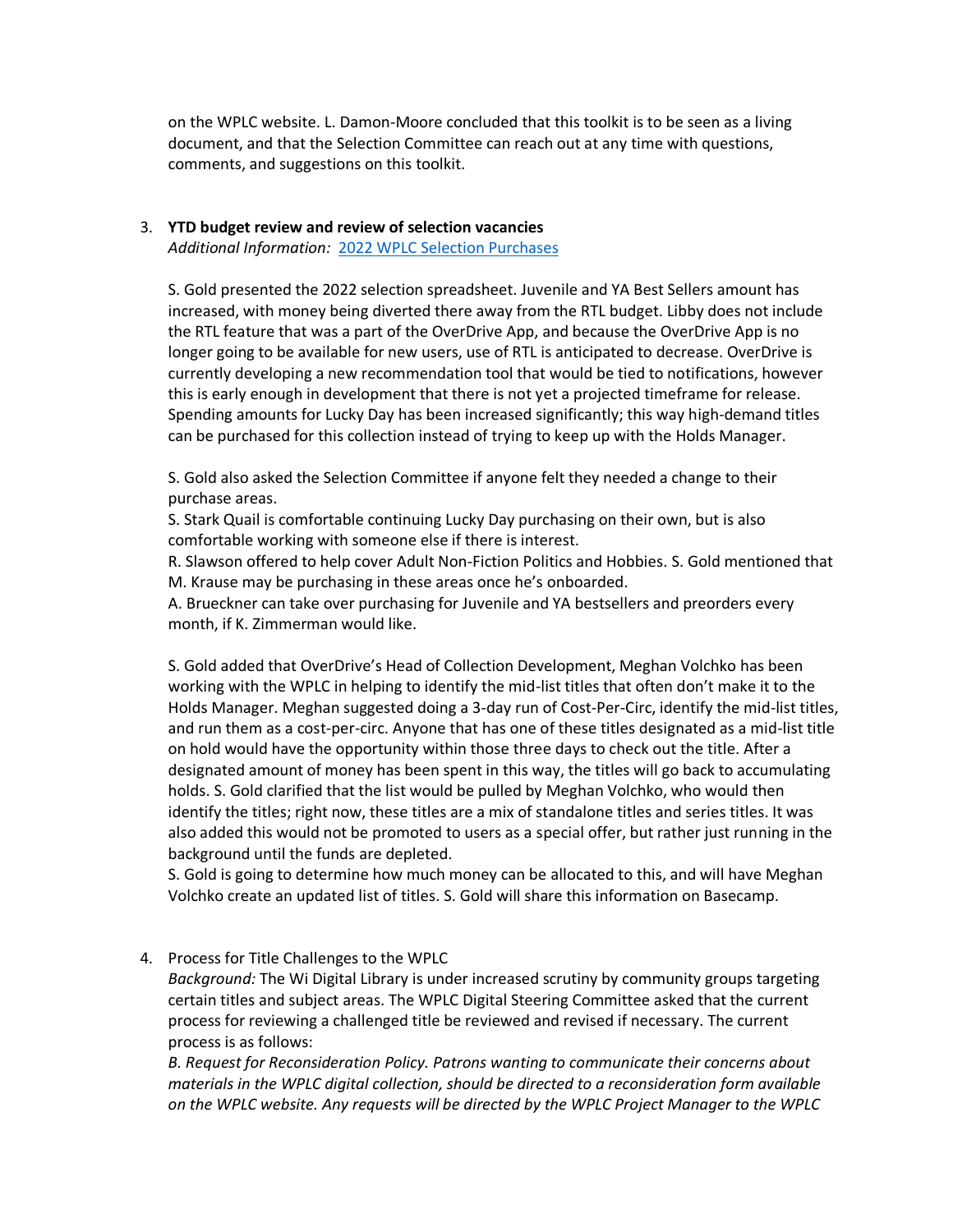*Chair for discussion. A recommendation for action will be made by the WPLC Chair to the WPLC Board.*

We would like to fold the selectors into the review process as a first step when a title is submitted through the WPLC Reconsideration Form.

Right now, there is no language in the Collection Policy indicating who can submit a reconsideration request. The Selection Committee suggested that language be added that clarifies a title can only be submitted for reconsideration from a Wisconsin resident who has a valid Wisconsin library card. The Collection Development Committee reviews the collection policy annually, usually beginning the process around mid-year; S. Gold will take this updated language to the Collection Development Committee to see if it can be updated sooner.

The Selection Committee likes the idea of forming of a Selection Advisory Committee that will be a part of the reconsideration process. Some selectors voiced discomfort in being a part of the reconsideration process for titles outside their subject areas. Moving forward, a Selection Advisory Committee Basecamp will be created, and anyone who would like to be a part of this can join. When a title has been submitted for reconsideration, and call for volunteers, 3-4 selectors, will be made, and anyone who feels comfortable can be a part of the review process.

## 5. **Meeting Schedule Discussion**

*Background:* This committee has met 4x a year for several years and it has been suggested that more frequent and shorter meetings to be used as check-ins might be more helpful for selectors. Please come with your thoughts re: what sort of meeting frequency would best assist you in your duties as a selector.

*Discussion:* Selection Committee members agreed that more frequent and shorter meetings would be beneficial. Moving forward, there will be two additional meetings per year, and will be scheduled for either 45- or 60- minutes. S. Gold and R. Rosenstiel will look at calendars to determine when the additional two meetings would be best scheduled.

#### 6. **Committee information sharing and questions**

*Background:* This is an opportunity for member to share information or ask questions regarding selection for the Wisconsin's Digital Library.

*Discussion:*

- M. Welch is retiring at the end of March, and will no longer be on the Selection Committee. She is creating Advantage purchasing documentation for her successor, and will share out to everyone when it's completed.
- M. Welch asked who/where is best to go to with series-title problems? For example, *Investing for Dummies* has a 2006 Abridged edition with lots of holds, but a 2013 Unabridged version is available to purchase. S. Gold mentioned that the Collection Policy states that the WPLC does not collection abridged titles. In this case, purchase the 2013 edition and transfer the holds. Otherwise, for now, let S. Gold know of any problems. A Google Form will be created

and shared out for selectors to submit problems outside their purchase areas.

 K. Zimmerman asked if there has been a decline in RTL, in particular with the increase of Libby users? It was confirmed that there has been a decrease in RTL, since Libby does